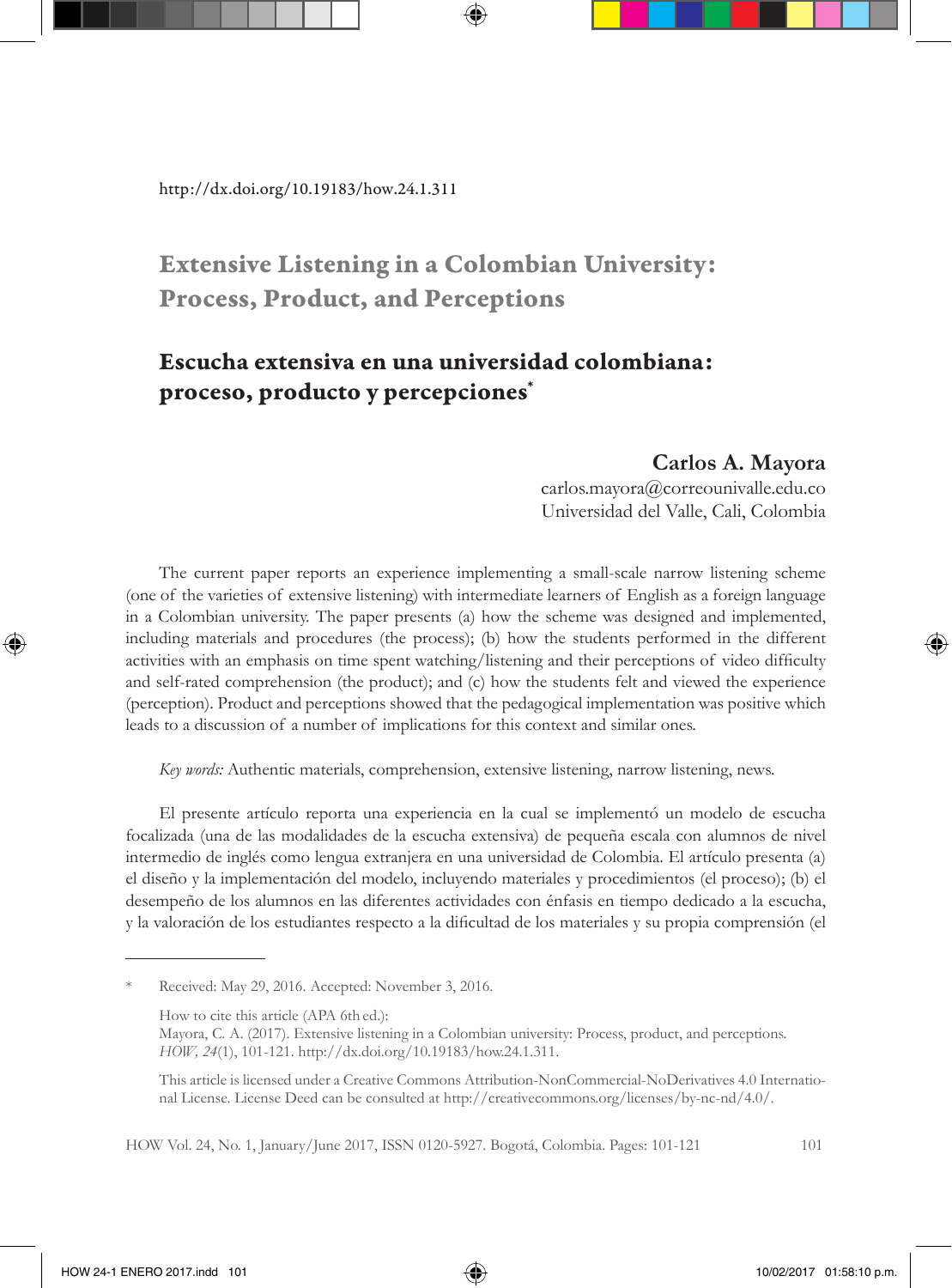producto); y (c) cómo los estudiantes se sintieron y valoraron la experiencia (percepción). La combinación de producto y percepciones muestra que la implementación pedagógica fue positiva y conducen a una serie de implicaciones pertinentes para este y otros contextos educativos.

*Palabras clave:* comprensión, escucha extensiva, escucha focalizada, materiales auténticos, noticias.

### Introduction

Intensive listening has been the dominant approach to the teaching of foreign language listening. Broadly described, in intensive listening the teacher brings an oral text (audio-only or video) to the class and guides the students through a three-phase classroom procedure including activities before, while, and after listening. The audio is played by the teacher a number of times (usually between two and three) and the activities of each phase are reviewed either as a whole class or in small groups. In the last decade, different language teaching experts have built a case in favour of extensive listening (Krashen, 1996; Renandya, 2011; Rodrigo, 2004), an alternative approach that draws largely on the theoretical bases of and practical experiences from extensive reading. In fact, Lynch (2009) has defined extensive listening as "the oral equivalent of extensive reading" (p. 153). Thus, extensive listening (EL henceforth) can be defined and described by adapting five broad principles that define extensive reading:

- 1. Quantity: Learners should listen to large amounts of target language texts.
- 2. Comprehensibility: Oral texts for listening should be easy for learners to understand (or just above their current comprehension and linguistic level).
- 3. Learner-centeredness: Learners should listen at their own pace to oral texts of their choice with no intervention from the teacher other than giving guidance or help when and if students need it.
- 4. Meaning-orientation: Learners listen for meaning, not form, and their oral texts should be preselected for their potential relevance, interest, and enjoyment and not for their linguistic content.
- 5. Accountability: Learners are required to demonstrate some kind of accountability for what they listen to, mostly in the form of comprehension-oriented, non-intrusive tasks. (Adapted from Mayora, Nieves, & Ojeda, 2014, p. 83).

There are several advantages to implementing EL in contexts where English as a foreign language (EFL) is taught. First of all, it can increase the amount of exposure to spoken English since for many EFL learners "their teacher is the only consistent source and the English class the only opportunity of exposure to the language" (Cárdenas & Chaves, 2013, p. 341). Secondly, EL reduces the feelings of anxiety and frustration learners experience in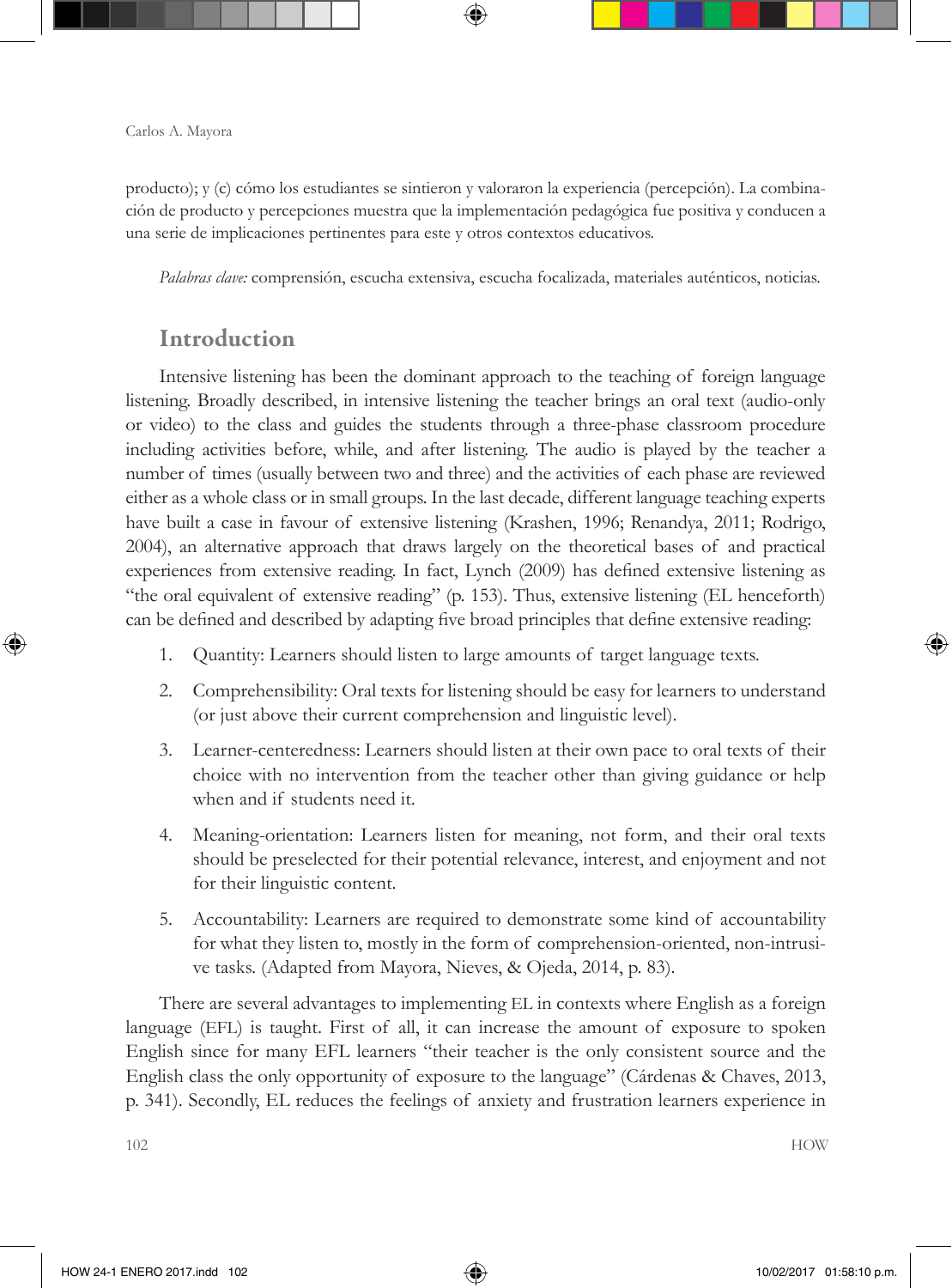intensive listening classes since they can control the pace (number of repetitions) of delivery of the oral text and select the topic of the listening material (Renandya & Farrell, 2011). Thirdly, it allows learners to actually listen more and to truly focus on content (Renandya, 2011; Rodrigo, 2004). Finally, it opens a space for listening to more authentic materials as opposed to artificially controlled audios from commercially produced textbook series. These and other benefits have been confirmed by different empirical studies (Dupuy, 1999; Ewert & Mahan, 2012; Yeh, 2013).

Different listening activities that involve learners listening for meaning and enjoyment, independently from the class, can be classified as EL. Such activities include, among others, narrow listening, reading-and-listening, and other modalities designed for selfaccess centres. Particularly important for the current paper is *narrow listening* which involves learners listening to many oral texts that are connected or "narrowed" by one overarching feature, be it topic, genre, or author (Krashen, 1996; Rodrigo, 2004). Examples of these would be EFL learners listening to many audio books from the same author or to several recordings of native-speakers discussing the same topic. It has been proposed that by listening to texts that are narrowed down thematically or discursively, students' chances of re-encountering the same vocabulary and/or discursive features increase, thereby increasing learners' familiarity with the content, vocabulary, and other textual and oral characteristics concurrently (Rodrigo, 2004).

Among the recommended materials that can be used for EL and its different varieties are the following: graded-readers audio books (Ewert & Mahan, 2012; Lynch, 2009), teacherproduced recordings of conversations with native-speakers (Krashen, 1996), teacher produced recordings of native-speakers in monologues or interviews (Dupuy, 1999; Rodrigo, 2004, 2008); online audio/video libraries for EFL learners such as *English Listening Lesson Library Online* or ELLLO, *Dave's ESL Café*, or *Voice of America* (Ewert & Mahan, 2012; Renandya & Farrell, 2011); Podcasts (Renandya & Farrell, 2011; Yeh, 2013); and even TED talks (Takaesu, 2013).

In spite of the growing number of reports of experiences implementing EL in different contexts and with different materials, the approach is still infrequent in Latin America. Considering the potential advantages of EL, it seems evident that the approach could be beneficial for the teaching of EFL in such context. One particular example is Colombia, a country in which the national government has adopted a bilingualism policy that aims at having all high school graduates reach a B1 level in English by the end of their studies and all college graduates reach a B2 level. However, this policy has been far from successful (Cárdenas, Chaves, & Hernández, 2015; Education First, 2015; González, 2015) because of, among other reasons, learners' limited exposure to the language and the prevalence of traditional methods in schools.

The current paper reports on an experience implementing a small-scale narrow listening scheme with intermediate learners of EFL in a Colombian university. The paper presents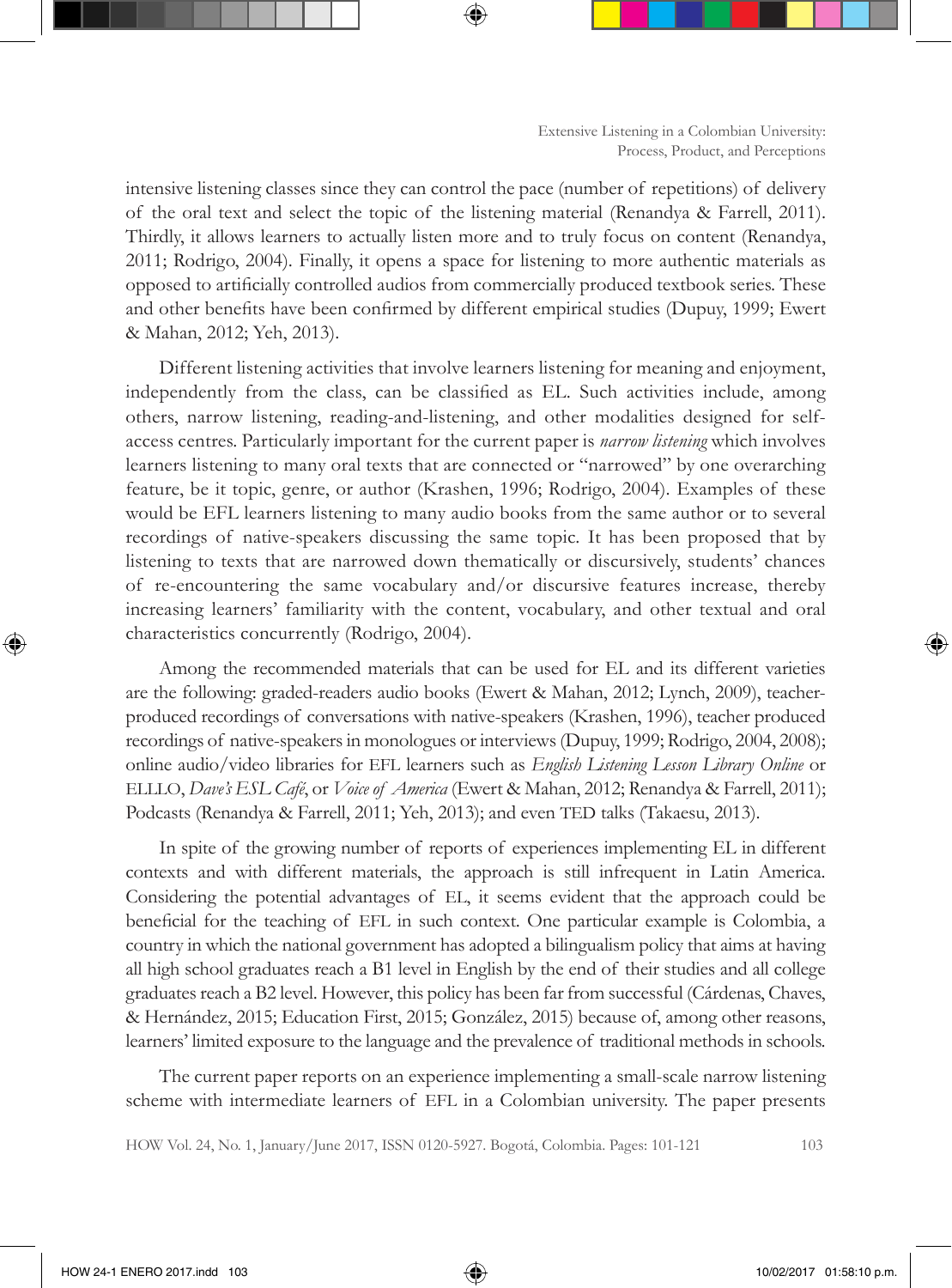(a) the design and implementation of EL including materials and procedures (the process); (b) the performance of the learners in the different EL activities (the product); and (c) the perspectives and comments from the students regarding EL (perception). As such, this is not a primary research report. Yet, it is expected that the article will provide general guidelines on how to implement EL in similar contexts and to contribute to building up pedagogical and practical knowledge in the use of EL in Latin America.

### Context

The EL scheme heretofore described was implemented in an "English V" class of students of the Bachelor of Education degree programme in foreign languages at Universidad del Valle in Cali, Colombia. Students in the B.Ed. program are simultaneously trained to teach both English and French. The program is made up of four components: foreign languages (English and French), linguistics and first language (Spanish), research and pedagogy, and language teaching. Within the EFL component, the first four courses, labelled as integrated skills in English I to IV, are four-skill courses that aim at developing the students' language proficiency. The fifth course, labelled as *Oral Text Typologies in English V*, aims at developing advanced listening and speaking skills in English. The sixth and seventh courses concentrate on academic reading and writing, respectively, while the eighth and ninth courses focus on literature from English-speaking cultures. Each course is a semester long (16 weeks) and provides six weekly hours of instruction.

Twenty-six students were enrolled in the aforementioned English V class (18 females, eight males) and had taken 312 hours of instruction in English in their two previous years of studies in the B.Ed. program. Students' ages ranged from 19 to 35 with a mean of 21. By the mid-term period, two students dropped the course, rendering 24 participants.

As stated before, the English V class aims at developing learners' listening and speaking skills. The course is structured around different oral text genres (news reports, speeches, documentaries, academic/professional oral presentations, advertisements, TV shows, movies, etc.). Typically, the course involves a lot of intensive listening and students doing oral presentations emulating the characteristics of the genres and texts previously worked in class. The course was designed and implemented according to these general guidelines but included the EL component.

## Extensive Listening Implementation

#### *Process*

Among the different EL modalities, narrow listening was chosen. An accompanying class blog was created for course management purposes (available at http://univalleenglishv.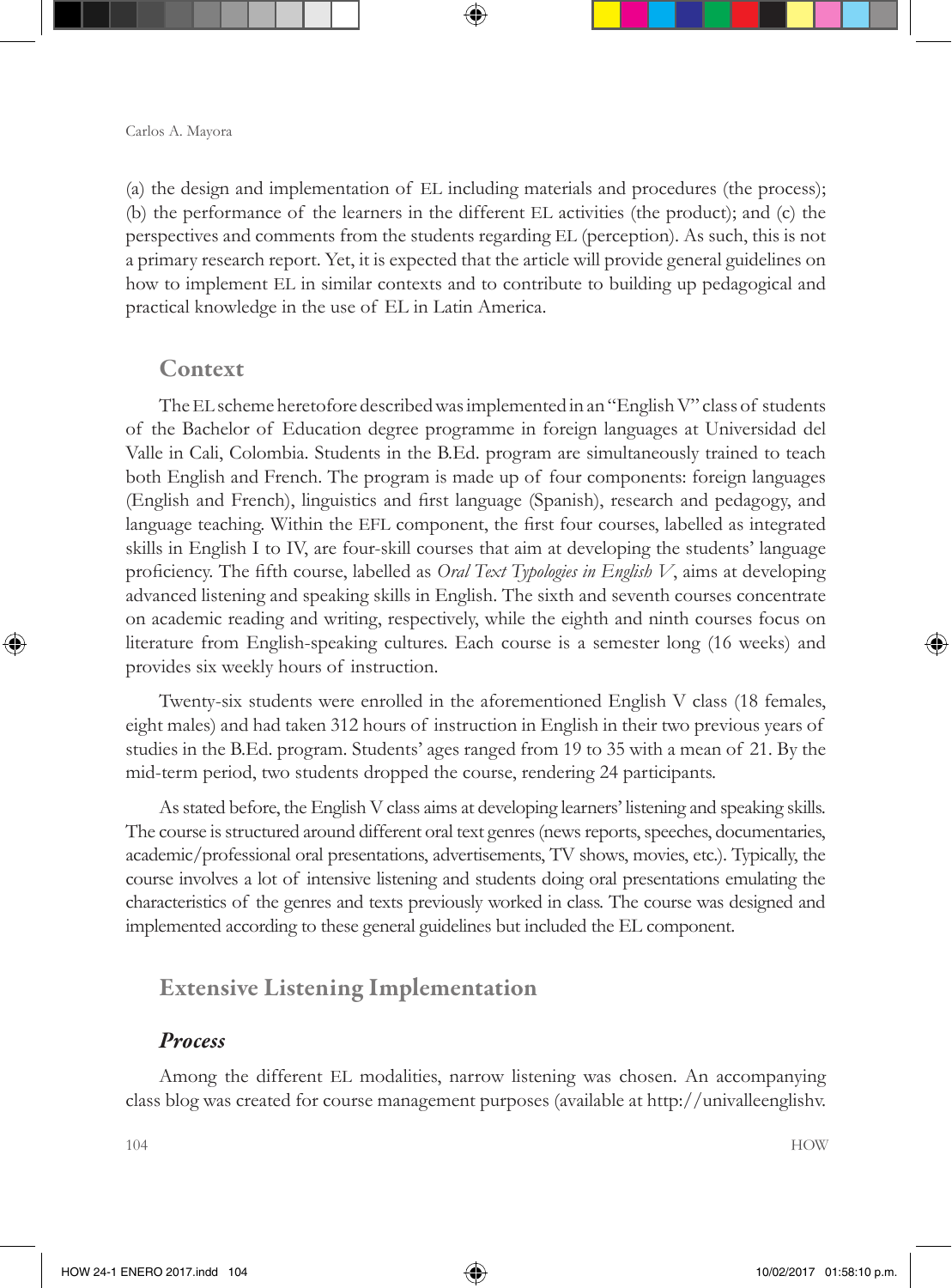blogspot.com/) and an overview of EL and the specific instructions for the activities were posted there (visit http://univalleenglishv.blogspot.com/p/blog-page 27.html). Students were instructed to look for videos weekly on their own time, watch them, and complete an online EL worksheet for each selected video. The only requirements were as follows: (a) videos should be news reports in English, (b) students should complete a minimum of two worksheets each week during a period of 11 weeks for a total of 22 worksheets, and (c) videos should be at least one-minute long.

A much-debated topic in extensive reading is the suitability of authentic materials as source reading texts versus the suitability of simplified materials especially at intermediate and advance levels. For some authors, simplified materials offer learners both comprehensible input (Krashen, 1991) and opportunities for them to be exposed to specific target vocabulary and structure that aid acquisition (Hill, 2008). On the other hand, simplified materials are often criticized for the artificiality and unnaturalness of the language they contain and expose learners to (Berardo, 2006). A similar debate arises in EL since comprehensibility of the oral texts is considered a crucial feature of the approach. In the current experience, authentic videos were chosen as input sources because of their motivational potential and availability online (Yeh, 2013). In order to compensate for the inherent difficulty of authentic videos, students were given the freedom to select what videos to watch. It was believed that the freedom to self-select materials and the increasing familiarity resulting from repeated exposure to the same genre would aid comprehensibility while offering learners the chance to be exposed to natural and realistic spoken English.

The EL worksheet was designed based on Pino-Silva's (1992, 2009) extensive reading worksheet and some suggestions for designing generic worksheets for self-access listening centres recommended by Lynch (2009). The worksheet consisted of three parts. The first part collected general information about the video such as title, URL, category (sports, breaking news, science and technology, world news, entertainment, or other), length, and dominant rhetoric function (description/definition, comparison and contrast, process, chronological order, argument, or other). The overall purpose of this part was collecting information on the kind of videos students chose to watch.

The second part required students to answer very general comprehension questions that could be relevant to any piece of news (who, what, where, when, etc.). The purpose was not to "test" students' comprehension, but to provide them a focus for attention while watching and to create a sense that they were doing some comprehension task and not just "watching".

Finally, the last section collected information on the students' experience interacting with the video including their own rating of difficulty of the video and their perceived comprehension. Students were also requested to inform how strongly (if at all) they would recommend the selected videos for other classmates to watch. The purpose of this section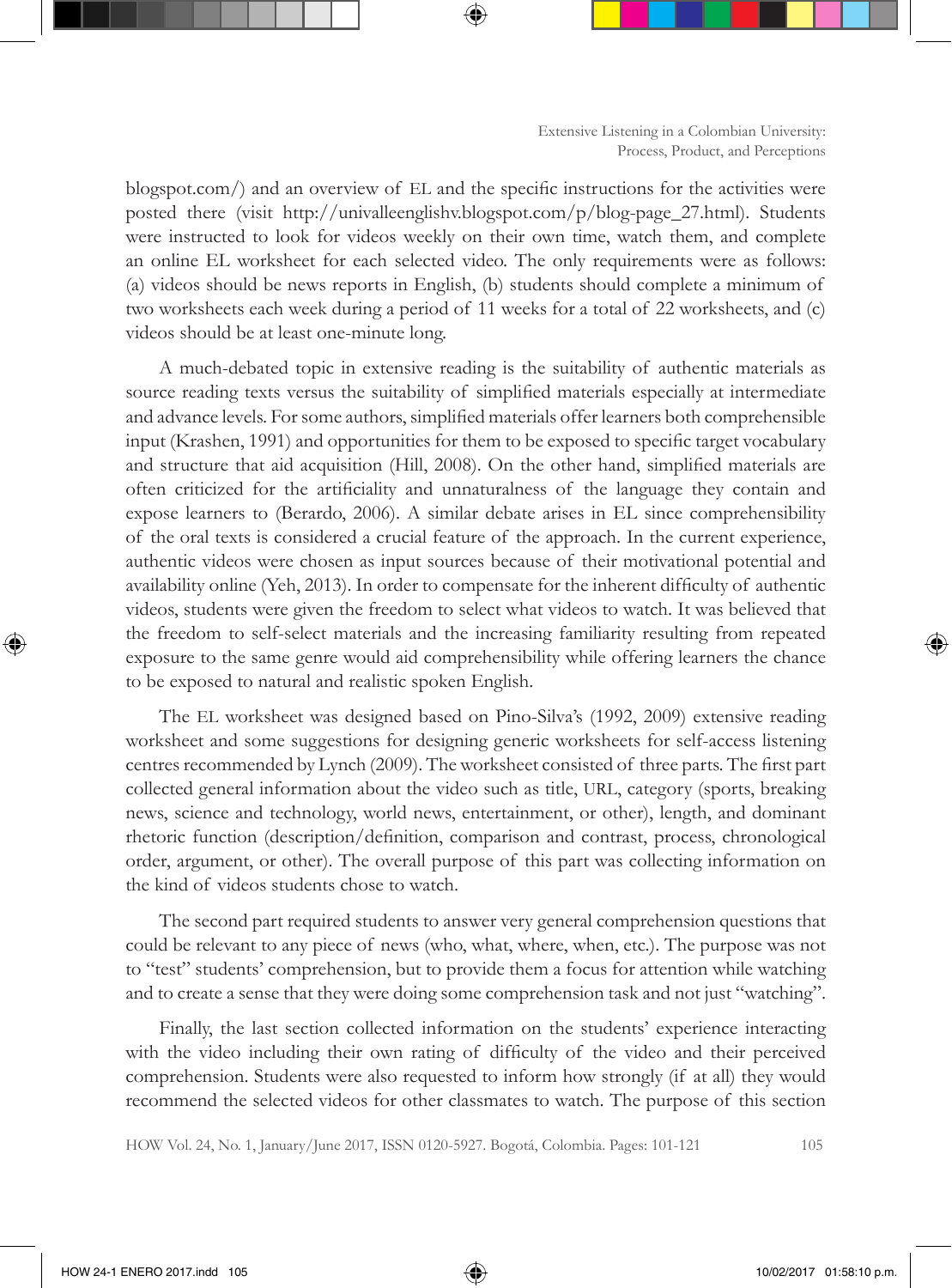was to collect information on how students felt about their performance while doing the activity and to help them reflect on the viewing experience. The complete EL worksheet is presented in Appendix 1.

In many of the previously reported EL implementations, no credit or grades were assigned for the activities. In this particular case, the narrow listening activity was conceived as an integral part of the course and not as an additional out-of-class activity, so credit was given for completing the weekly worksheets. Grading criteria were designed in line with the five broad principles that define EL (listed above), placing emphasis on quantity of videos watched and completeness of the submitted worksheets. Students' responses were not corrected or graded and only the questions in the second sections were reviewed for propositional consistency with the original video in order to avoid cheating and to determine if the video had actually been watched. Linguistic accuracy (spelling, vocabulary, or grammar) was not taken into account. The scoring rubric for the EL activity is presented in Appendix 2.

Another course activity assigned to the students was keeping an audio journal using podcasts. Their audio journal should have had at least three entries during the term (or three podcasts) and a protocol of topics and questions were suggested which they could use as guidelines for what they had to record (visit http://univalleenglishv.blogspot.com.co/p/ audio-journal-topics.html). On the whole, the suggested topics invited students to reflect on their listening and speaking skills and their experiences along the course. Although none of the suggested protocols directly addressed EL, some of the students decided to comment on the activity and their experience *a motu proprio* which provided data on students' perceptions.

### *Products*

In this section, performance of the students in the EL activities is reported, namely, the amount of videos watched, time spent watching them, and the students' ratings of text difficulty and comprehensibility of the videos. A complete report of all students' answers is beyond the length and scope of the present paper.

Out of the 24 students in the class, 20 completed the activity while the remaining four did not complete any worksheets. These 20 students completed 322 worksheets and watched 306 videos (some videos were watched by more than two students). Three students completed 24 worksheets, doing more than two worksheets per week. Five students completed between 20 and 23 worksheets, eight students completed between 10 and 19, and four students completed less than 10 worksheets. Some sample titles of the videos selected by students are available in Appendix 3.

Video length ranged between one minute (shortest video) and 24 minutes and 40 seconds (longest). In total, these 20 students watched 14 hours and 45 minutes of videos, for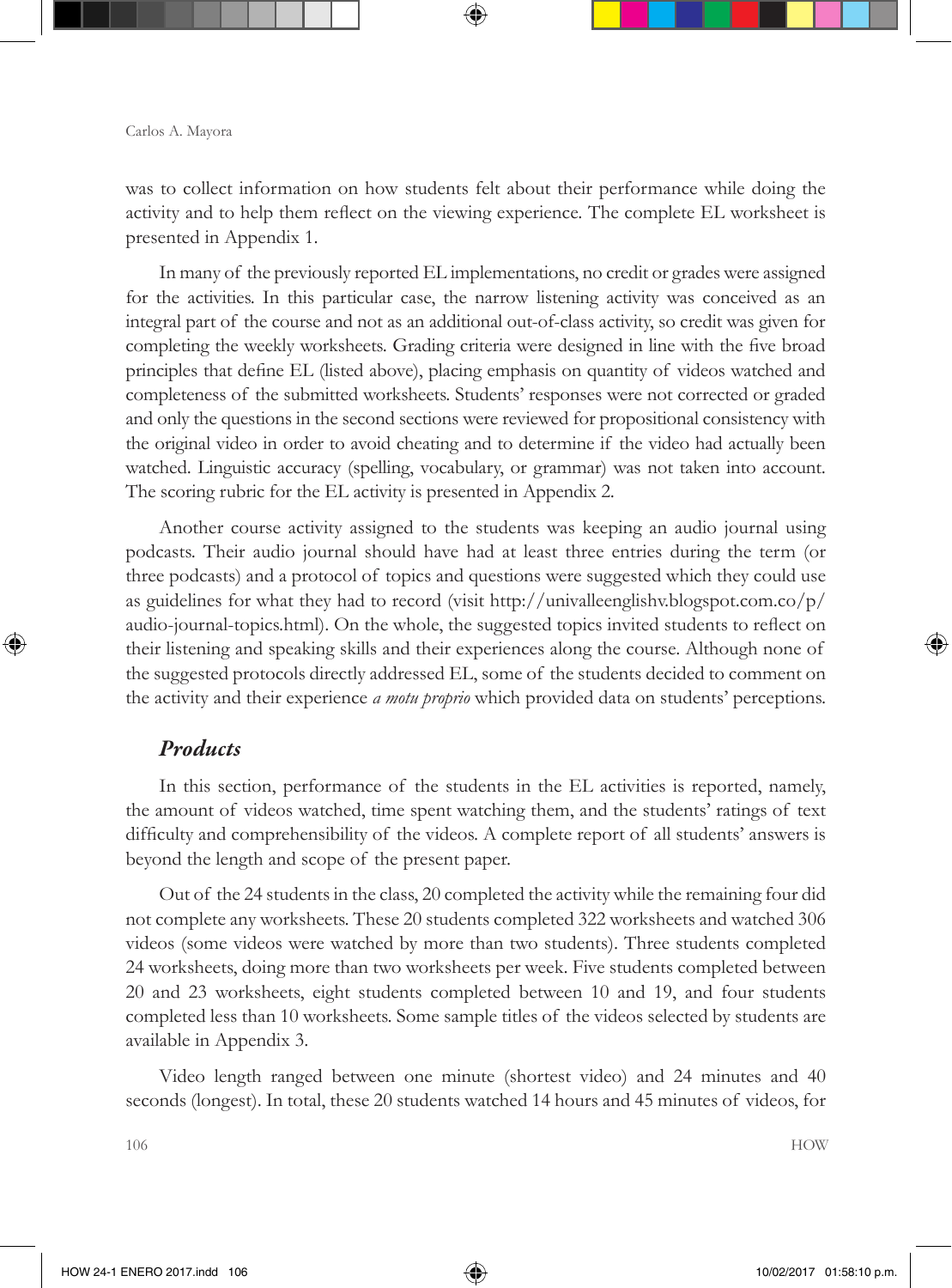an average of 42 minutes and 11 seconds of additional exposure to spoken authentic English outside class. However, in order to arrive at a proper estimation of time spent watching, it was also necessary to consider the number of times the students reportedly watched each video. Of the statement, "To complete this worksheet, I had to watch the video..." followed by options that represented the numbers of viewings from one (once) to five (five times or more), twice  $(n = 119)$  and three times  $(n = 75)$  were the most frequently selected answers. If averaged, the number of viewings per video equals 2.4 which doubles the amount of time and exposure each student had to roughly 96 minutes and 42 seconds. This information is summarized in Table 1.

|                      | Max.    | Min.  | Average per<br>student | Total    |
|----------------------|---------|-------|------------------------|----------|
| Submitted worksheets | 24      |       | 16                     | 322      |
| Video length         | 24'40'' | 1'00" | 40'17''                | 13 h 39' |

**Table 1.** Group Performance in Terms of Submitted Worksheets and Video Length.

When looking at performance individually, the diversity of the work done by the students along the semester became evident. This information is summarized in Table 2. By freely choosing videos, most students were exposed to over 40 additional minutes of English. Most students generally watched the videos more than once, thus increasing the time of exposure. The student labelled as "5" in Table 2 selected longer videos to manage completion of 139 minutes (over two hours). On the other extreme, many students did not complete the minimum of required worksheets thereby getting very little exposure. The most notable cases in this trend were students labelled as "3, 8, 18, and 19".

| Table 2. Students' Individual Performance in the Narrow Listening Activity |  |  |  |  |
|----------------------------------------------------------------------------|--|--|--|--|
|----------------------------------------------------------------------------|--|--|--|--|

| <b>Students</b> | Worksheets<br>submitted | <b>Total video</b><br>time | Average number<br>of viewings |
|-----------------|-------------------------|----------------------------|-------------------------------|
|                 | 20                      | 43'11"                     | 1.3                           |
|                 | 22                      | 41'01"                     | 2.8                           |
| 3               | 3                       | 5'54"                      | 2.3                           |
|                 | 23                      | 47'36"                     | 3.4                           |
|                 | 24                      | 139'01"                    | 1.8                           |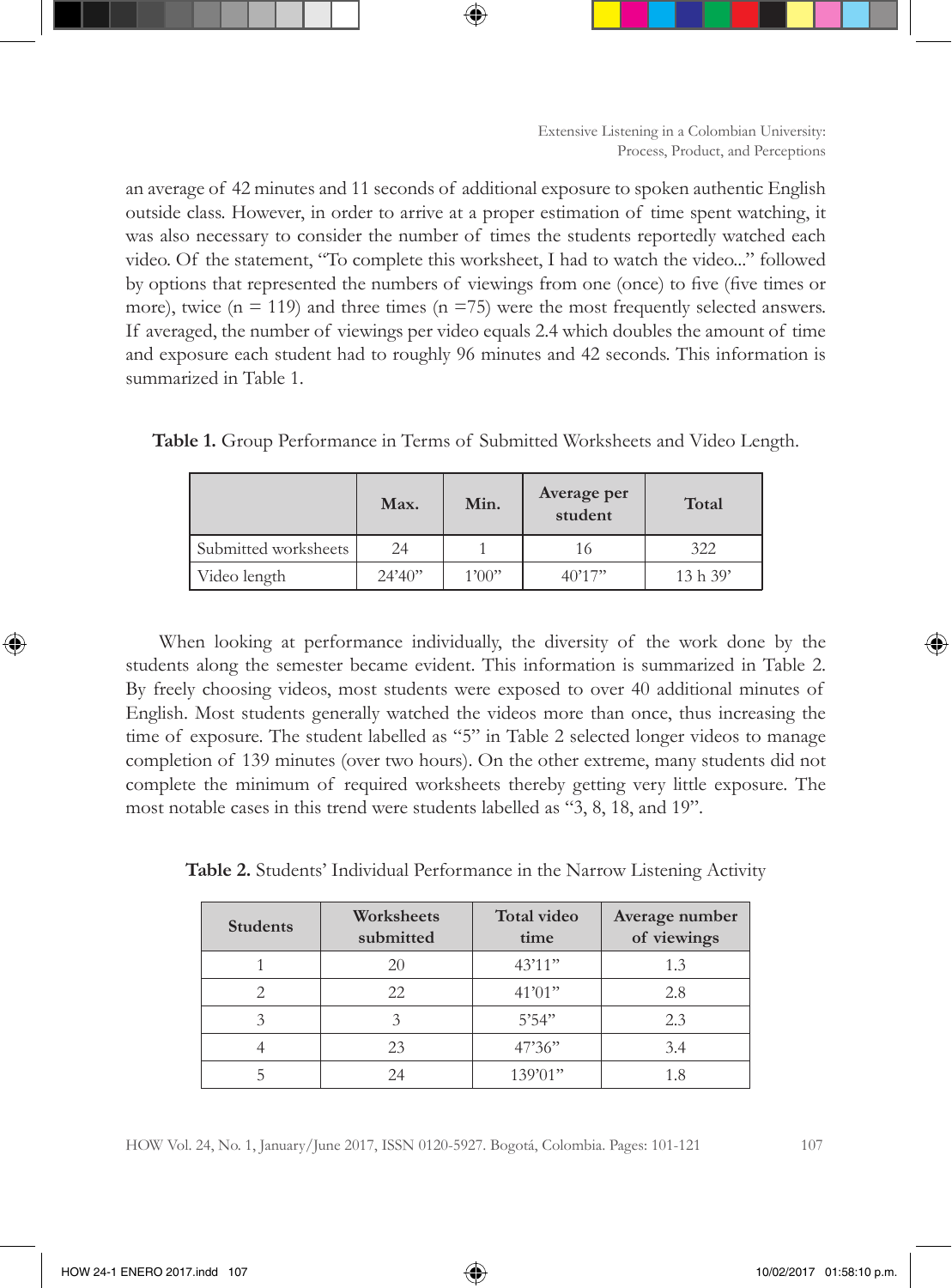| <b>Students</b> | Worksheets<br>submitted | Total video<br>time | Average number<br>of viewings |
|-----------------|-------------------------|---------------------|-------------------------------|
| 6               | 17                      | 42'46"              | 1                             |
| 7               | 14                      | 30'54"              | 2.3                           |
| 8               | 7                       | 19'21"              | $\overline{2}$                |
| 9               | 24                      | 55'13"              | 1.6                           |
| 10              | 19                      | 59'10"              | 2.1                           |
| 11              | 13                      | 23'21"              | 3.1                           |
| 12              | 23                      | 60'28"              | 2.7                           |
| 13              | 24                      | 42'03"              | 4.3                           |
| 14              | 17                      | 43'28"              | 3.4                           |
| 15              | 13                      | 32'21"              | 2.8                           |
| 16              | 19                      | 56'05"              | 2.4                           |
| 17              | 18                      | 56'                 | 1.8                           |
| 18              | $\overline{2}$          | 3'45"               | $\overline{2}$                |
| 19              | $\mathbf{1}$            | 3'05"               | $\overline{2}$                |
| 20              | 21                      | 42'27"              | 1.7                           |
| Average         | 16                      | 42'11"              | 2.34                          |
| Total           | 322                     | 14 h 45'47"         |                               |

Since students worked on self-selected videos from the Internet in this EL experience, it was interesting for the current study to explore students' perceptions of difficulty and their own assessment of comprehension of these materials. This information is reported in Figures 1 and 2.

Of the statement, "in my opinion, this video was … to understand", which was followed by options that represented levels of difficulty from 1 (extremely difficult) to 5 (extremely easy), the options extremely easy and easy were the most frequently selected. As can be seen in Figure 1, from the 322 submitted worksheets, 227 videos were rated as easy or extremely easy to understand by the students, while 38 were rated as difficult to extremely difficult. On average, overall perception of video text difficulty was rated 3.9 on the 1 to 5 scale.

Of the statement, "I think my comprehension of the video was...", which was followed by options that represented quality of resulting comprehension from 5 (excellent) to 1 (poor), options 5 and 4, the best levels of comprehension, were the most frequently selected, with 247 responses from the total, 322. On the other hand, options 1 and 2, representing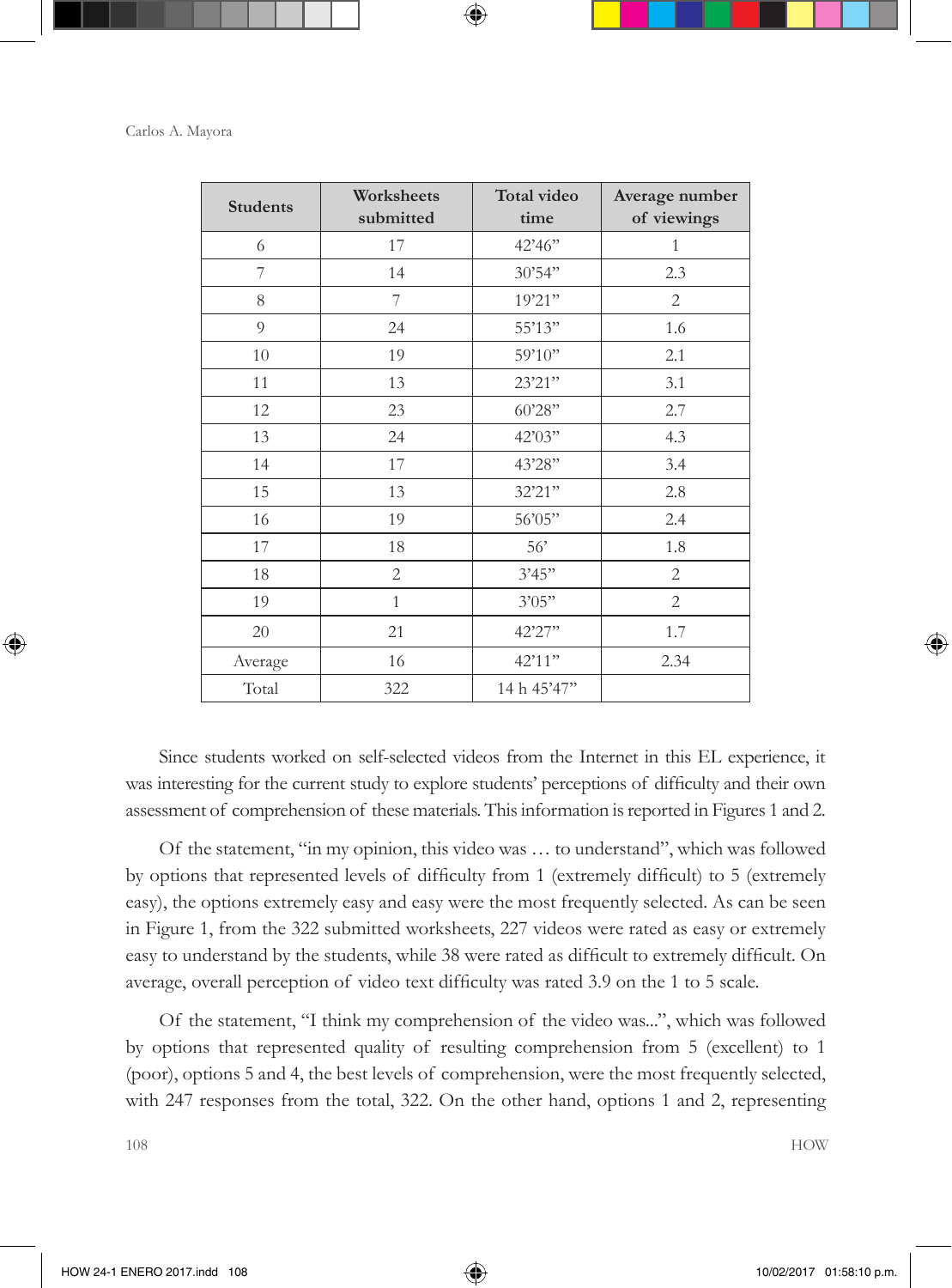

**Figure 2.** Students' Self-Rated Comprehension

poor levels of comprehension, were selected 25 times. On average, overall self-rating of comprehension was rated 4.1 over the 1 to 5 scale.

In short, it can be seen that students reported feeling comfortable with the videos they worked on, even when these were authentic videos taken from the Internet and from genuine online news sources. Students' answers suggested that they felt the videos were not too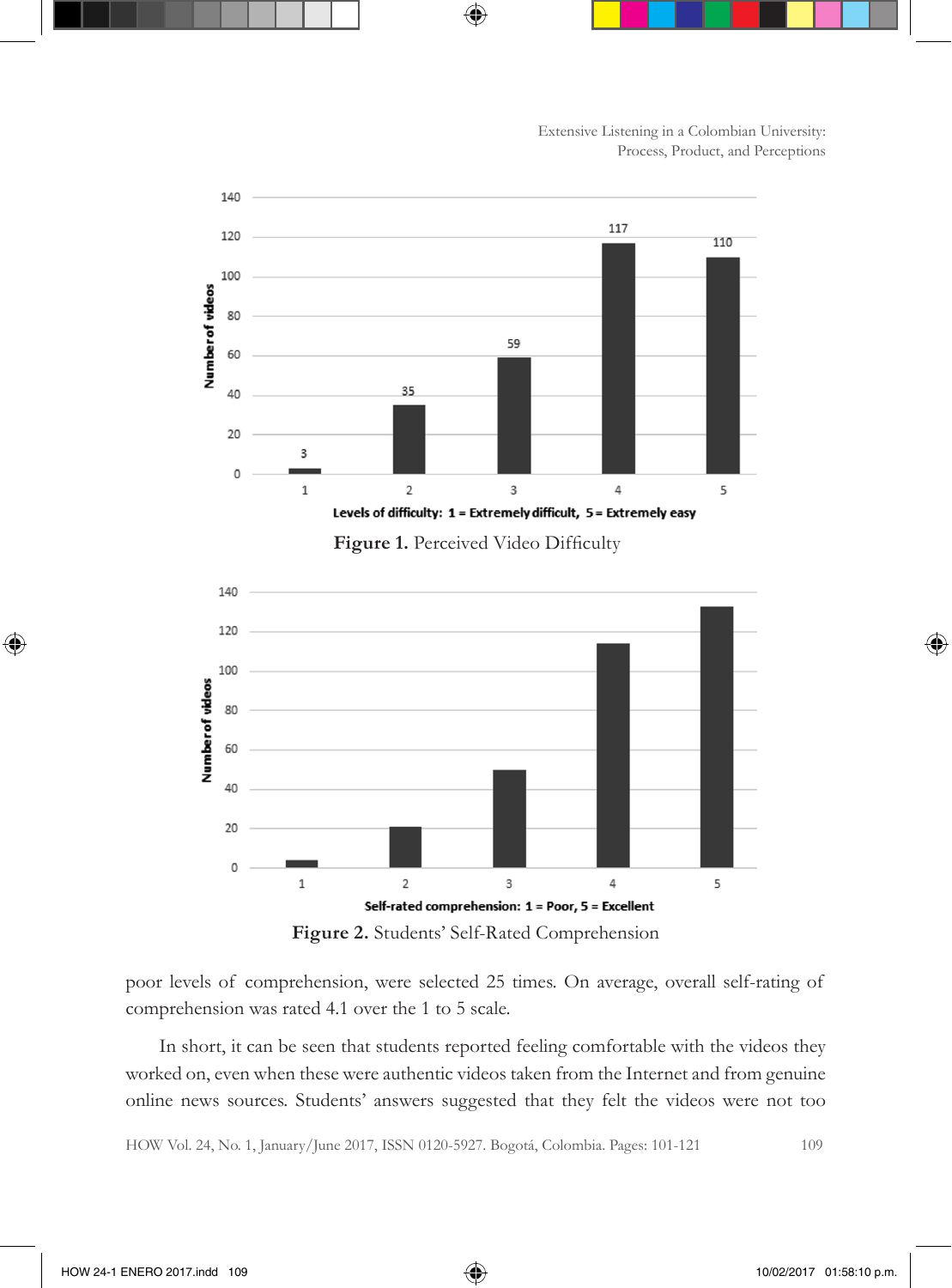difficult and that their comprehension was satisfactory. Different interpretations of these data might be put forward. It can be said that students are being affected by social desirability, that is, giving answers that reflect the best socially acceptable response (see Dörnyei & Taguchi, 2010). Considering that this part of the worksheet would not be graded or taken into account for such purposes, this explanation could be disregarded. It could also be argued that, since students were free to select what to watch and set their own pace for watching, it is only natural to see that they stayed within a comfort zone, choosing simpler videos and avoiding challenging ones. A look at some of the videos might disregard this explanation as well since it is evident that many of these videos were actually complex in both content and language.

An alternative explanation might be found in the concept of locus of control (Rotter, 1966). A person's locus of control refers to "a particular personality trait which measures the extent to which a person attributes control over the outcome of environmental events to oneself" (Declerck, Boone, & De Brabander, 2006, p. 144). People who attribute such control to themselves are classified as *internal*; while those who attribute controls to other people, luck, or fate are usually classified as *externals*. This psychological construct was adapted by Norton Peirce, Swain, and Hart (1993) for communicative events in the following way:

In a communicative event . . . the locus of control is said to reside with the participant (or participants) who exercise dominant control over the rate of flow of information. . . . If a communicative event takes place in "real time", i.e. when the language learner has little time to process information and cannot reflect on what is being communicated, the locus of control does not reside with the language learner. When the language learner can control the rate of flow of information in a communicative event and reflect on what is being communicated, the locus of control does reside with the language learner. (pp. 36-37)

According to the cited authors, this explains why reading and writing skills are often stronger in second or foreign language learners before they fully develop listening and speaking skills. Learners can control the pace at which they read, they can plan and edit their writing and, therefore, they feel they control the flow of information, whereas in listening, it is the speaker who usually controls the flow of information. Naturally, through meaning negotiation and communication strategies, learners can share the locus of control in a communicative event (Norton Peirce et al., 1993). However, in intensive listening, the locus of control resides in the teacher who decides how many times the audio/video will be played and at what particular points pauses will be made. In EL, the locus of control resides within learners, for it is they who choose the video, watch it at their own pace, play it back according to their own needs, and who may decide to look for another video if they did not enjoy or understand their first choice. Furthermore, Norton Peirce et al. (1993) also suggested that locus of control in a communicative event might impact the perceptions of difficulty students have regarding a text or task in the classroom. The lesser the control they have on the task, the more difficult it will seem to them. Thus, it is plausible to believe that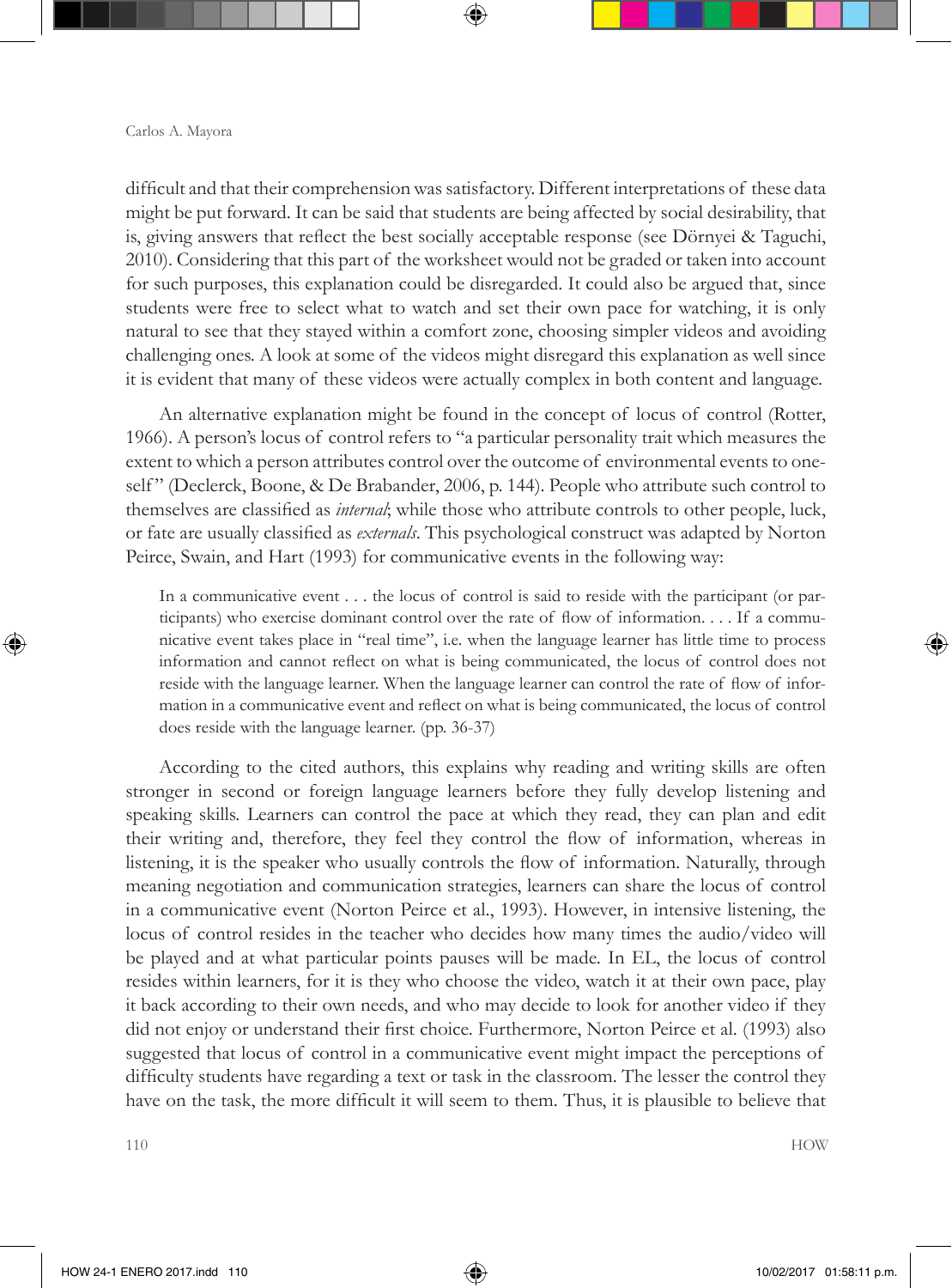as EL places the locus of control on students, this favours their perception of difficulty and improves their own rating of comprehension. In turn, this might have a positive effect on their motivation, since tasks that are deemed too challenging for students often result demotivating (Dörnyei, 2010).

Needless to say, these interpretations are only hypothetical and need to be confirmed through further studies and more rigorous research design. For the purposes of the current paper, the products of the students show that these authentic videos were adequate for the activity and did not seem to pose an overwhelming challenge to the students.

### *Perceptions*

In the audio journal activity, students produced 75 podcasts in which they reflected on their learning, the course, the materials and activities, their perceptions of achievement, and the difficulties they experienced along the course. From these, comments and reflections about EL were present in 12 podcasts. Since none of the topics explicitly required students to comment on this activity exclusively, the scarcity of comments about EL is understandable.

The recordings were listened to, transcribed, and then analysed to determine common patterns in the comments and establish students' overall perception of the extensive listening activity. The comments were grouped according to recurrent topics and ideas expressed. Overall, the students who commented on EL considered that doing this activity was positive, that it helped them improve their listening skills, develop familiarity with a variety of accents in English, learn new words and expressions that are not frequent in instructional materials, and develop a sense of confidence when listening to "real" English. They also valued the activity because, being news reports the main source of input, it allowed them to be better informed about current events and what "is happening in the world right now" (Student 6, Audio journal 2).

Moreover, their comments also valued the sense of "freedom" (Student 5, Audio journal 2) the activity creates by allowing them to choose the videos to watch rather than having them "imposed by the teacher." This is an example comment from this perspective: "the extensive listening was a very productive activity that helped me to understand different accents and learning new vocabulary"1 (Student 14, Audio journal 3). Another student highlighted the sense of independence the activity provided:

Sometimes in class I have to listen again a video or audio I understood because other classmates didn't understand. And sometimes I would like to listen again but the majority says they understood so the video is not played again. I like that I could listen just once or I could listen as much as I wanted and not to depend on the others classmates. (Student 5, Audio journal 2)

<sup>1</sup> Students' comments were transcribed verbatim. No corrections or editions were added.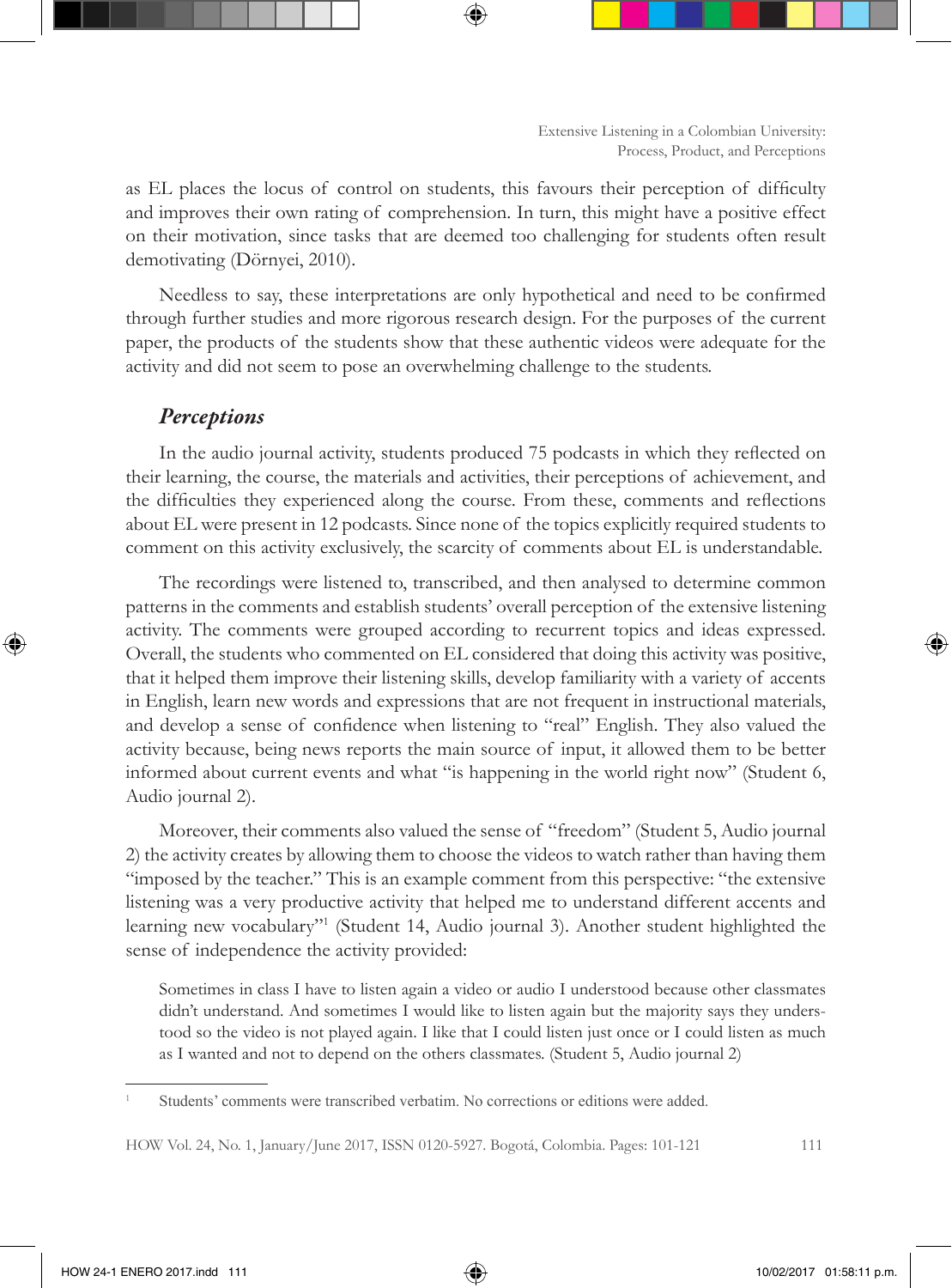In spite of the positive comments, the fact that not all students completed the activity stands out as a concern. The reasons for this emerged in three of the podcasts and in out-ofclass conversation with the four students who did not complete the EL activity. One of the students made a somewhat negative comment about EL saying that he "didn't think it was interesting" and that he "was not into it" (Student 21, Audio journal 2).

Limited access to the Internet and lack of time were the most often cited reasons for not having done or completed the activity as shown in these comments:

Next year I am going into an international exchange program and I…I have been too busy with the paperwork to get the visa and stuff…so didn't do it because I don't have time. (Student 23, Audio journal 3)

My computer broke and I had to borrow a friends' and it was very uncomfortable. (Informal conversation with one of the students)

In brief, overall perception seemed to have been positive with very few negative comments. On the other hand, time management on the part of some students and technical problems were reported as the limitations to the EL scheme.

### Implications and Concluding Remarks

The EL activity provided more exposure time to authentic English for the students in this class, approximately an average of one hour and a half more. Yet, this result is far from being satisfactory if one considers that these students are at college level and pursuing a degree in foreign language teaching. Future implementations with this type of students should be for instructors to consider requesting students to watch longer videos (at least two minutes in length) and complete more worksheets weekly over a longer period of time. Notwithstanding, the time and quantity limit established in the current study might be very appropriate for students in other contexts for whom exposure is far more limited and whose English learning goals are different such as EFL learners at public middle and high school, or for ESP programs in different majors.

Another conclusion that might be drawn is that the choice of news reports as the selected source of input seems to be appropriate. In their audio journals, students reported finding the activity satisfactory and highlighted the learning of content as a positive asset of the activity. Some students, on the contrary, occasionally selected non-news videos for the activity. This was not considered negative since students were still listening to English and, in some cases, to segments that were longer than the average news report. In future implementations of this activity, instructors might consider the possibility of expanding the possible options for videos or being more flexible on what students can choose.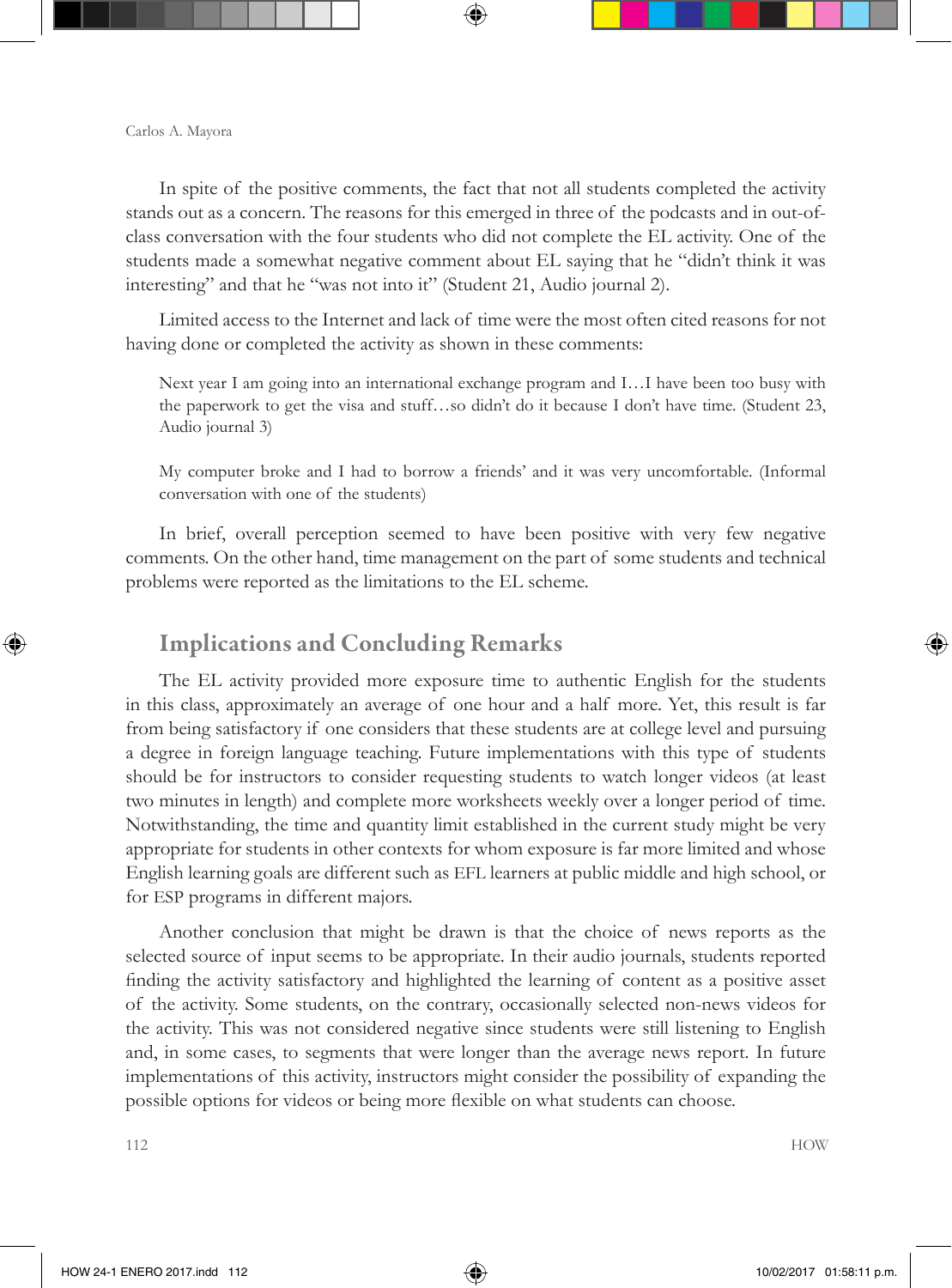Students' reactions to the use of authentic videos from the Internet are worth commenting on. One of the arguments against the use of authentic materials is that they often result as being incomprehensible for the students and therefore too challenging and often demotivating. In the present study, authentic materials were used and the results from perceived difficulty, self-rated comprehension, and the overall students' perceptions of the activity suggest that in this particular context and with these particular students, authenticity did not sacrifice comprehensibility. This might be the result of the "narrow" approach implemented or simply a result of the students' level and previous training. An alternative explanation is that by allowing students to choose freely, they can select those from the pool of large options of authentic materials that are more suitable, that is, within their current linguistic and comprehension level. This might be explained from the stance of self-regulated behaviour—students' being able to self-assess and monitor their linguistic and cognitive resources and use them effectively as suggested by Oxford (2011)—or from the stance of locus of control in a communicative event—the greater the extent learners feel in control of the flow of information in an interaction, the easier they rate the task as suggested by Norton Peirce et al. (1993). In intensive listening, where students rarely choose what to listen to, authentic materials might lead to the often reported frustration and demotivation. In EL, students are free to select a video and then select another according to their level and interests. Moreover, the possibility of listening at their own pace and as many times as they need to might help learners find these authentic materials more comprehensible.

Although students watched fewer videos than expected, the overall results of the activity were positive. Some students took advantage of the activity to expose themselves to more English while others did not. This first experience has provided interesting insights to improve the design for future implementations.

### References

- Berardo, S. A. (2006). The use of authentic materials in the teaching of reading. *The Reading Matrix, 6*(2), 60-69. Retrieved from http://www.readingmatrix.com/articles/berardo/article.pdf.
- Cárdenas, R., & Chaves, O. (2013). English teaching in Cali: Teachers' proficiency level described. *Lenguaje, 41*(2), 325-352.
- Cárdenas, R., Chaves, O., & Hernández, F. (2015). *Implementación del programa nacional de bilingüismo, Cali Colombia: perfiles de los docentes* [Implementation of the National Bilingualism Program in Cali, Colombia: Teachers' profiles described]. Santiago de Cali, CO: Fondo editorial de la Universidad del Valle.
- Declerck, C. H., Boone, C., & De Brabander, B. (2006). On feeling in control: A biological theory for individual differences in control perception. *Brain and Cognition, 62*(2), 143-176. https:// doi.org/10.1016/j.bandc.2006.04.004.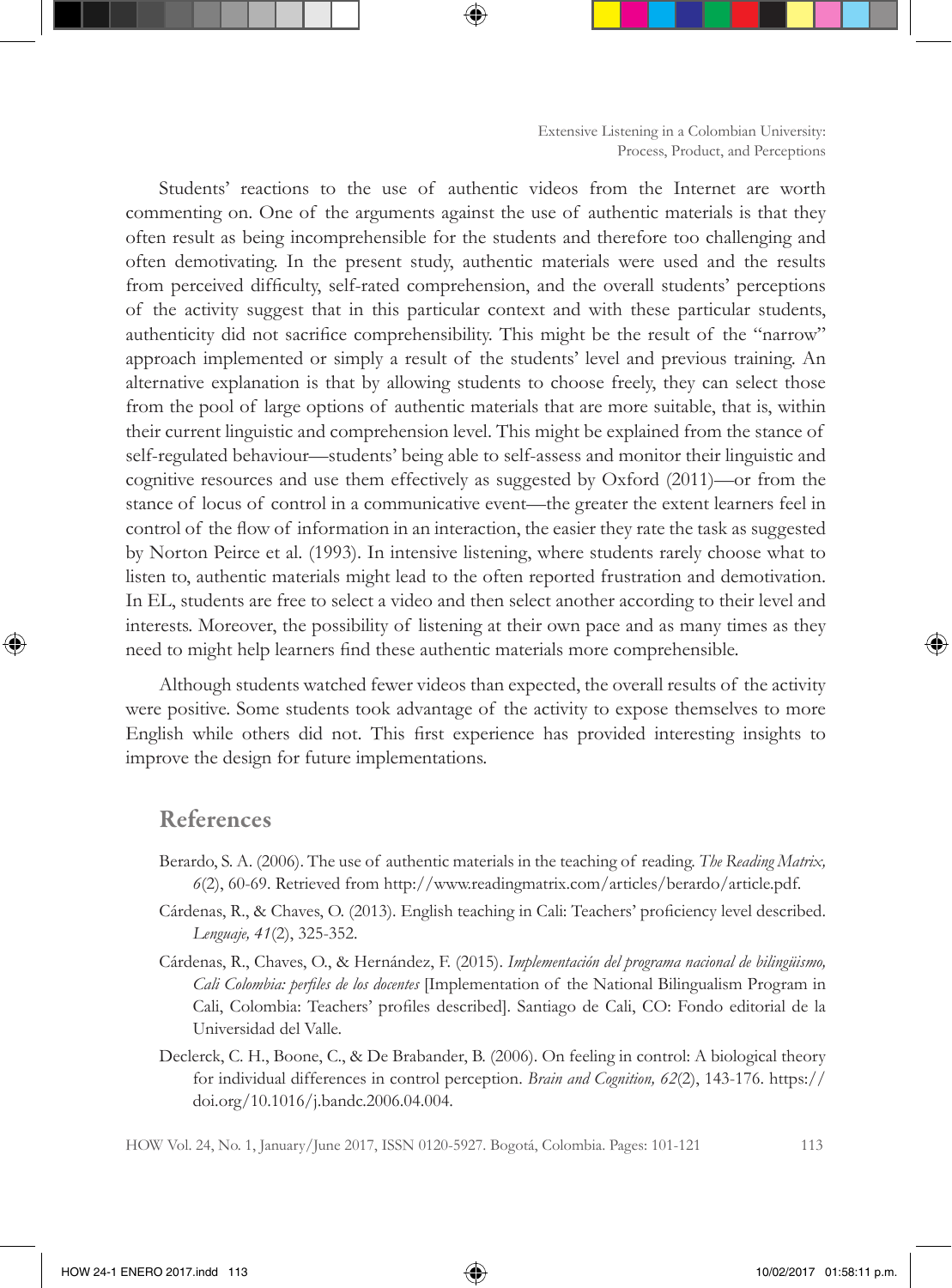- Dörnyei, Z. (2010). *Teaching and researching motivation* (2nd ed.). London, UK: Routledge.
- Dörnyei, Z., & Taguchi, T. (2010). *Questionnaires in second language acquisition research: Construction, administration, and processing.* New York, US: Routledge.
- Dupuy, B. C. (1999). Narrow listening: An alternative way to develop and enhance listening comprehension in students of French as a foreign language. *System, 27*(3), 351-361. https://doi. org/10.1016/S0346-251X(99)00030-5.
- Education First. (2015). *English proficiency index 2015.* Retrieved from http://media2.ef.com/\_\_/~/ media/centralefcom/epi/downloads/full-reports/v5/ef-epi-2015-english.pdf.
- Ewert, D., & Mahan, R. (2012). Extensive listening in a self-access learning environment. In J. M. Perren, K. M. Losey, D. O. Perren, J. Popko, A. Piippo, & L. Gallo (Eds.), *Selected proceedings of the 2011 Michigan Teachers of English to Speakers of Other Languages Conference* (pp. 24-40). Kalamazoo, US: Michigan Teachers of English to Speakers of Other Languages.
- González, A. (2015). ¿Nos han desplazado? ¿O hemos claudicado? El debilitado papel crítico de universidades públicas y los formadores de docentes en la implementación de la política educativa lingüística del inglés en Colombia [Have we been removed? Or have we given up? The weakened critical role of public universities and teacher educators in implementing linguistic and educational policy regarding English in Colombia]. In K. A. da Silva, M. Mastrella-de-Andrade, C. A. Pereira Filho (Eds.), *A formação de professores de línguas: políticas, projetos e parcerias*  (pp. 33-54). Campinas, BR: Pontes Editores.
- Hill, D. R. (2008). Graded readers in English. *ELT Journal, 62*(2), 184-204. https://doi. org/10.1093/elt/ccn006.
- Krashen, S. D. (1991). The Input Hypothesis: An update. In J. E. Alatis (Ed.), *Georgetown University round table on languages and linguistics 1991: Linguistics and language pedagogy* (pp. 409-431). Washington, DC: Georgetown University Press.
- Krashen, S. D. (1996). The case for narrow listening. *System, 24*(1), 97-100. https://doi. org/10.1016/0346-251X(95)00054-N.
- Lynch, T. (2009). *Teaching second language listening*. Oxford, UK: Oxford University Press.
- Mayora, C. A., Nieves, I., & Ojeda, V. (2014). An in-house prototype for the implementation of computer-based extensive reading in a limited-resource school. *The Reading Matrix, 14*(2), 78- 95. Retrieved from http://readingmatrix.com/files/11-g736917w.pdf.
- Norton Peirce, B., Swain, M., & Hart, D. (1993). Self-assessment, French immersion, and locus of control. *Applied Linguistics, 14*(1), 25-42. https://doi.org/10.1093/applin/14.1.25.
- Oxford, R. L. (2011). *Teaching and researching: Language learning strategies.* London, UK: Pearson.
- Pino-Silva, J. (1992). Extensive reading: No pain, no gain? *English Teaching Forum, 30*(2), 48-49.
- Pino-Silva, J. (2009). Extensive reading through the Internet: Is it worth the while? *International Journal of English Studies, 9*(2), 81-96.
- Renandya, W. A. (2011). Extensive listening in the second language classroom. In H. P. Widodo & A. Cirocki (Eds.), *Innovation and creativity in ELT methodology* (pp 28-41). New York, US: Nova Science Publisher.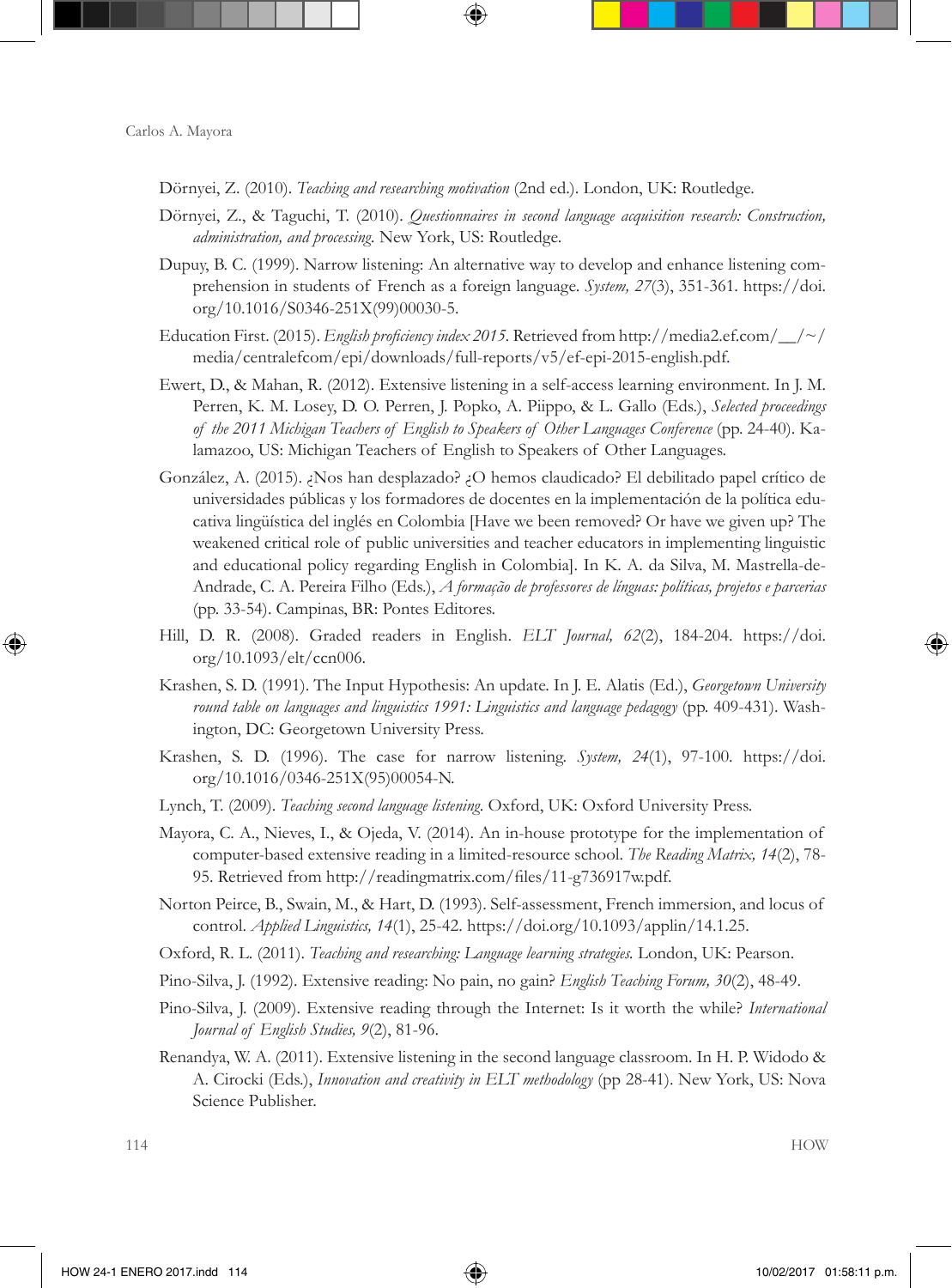- Renandya, W. A., & Farrell, T. S. C. (2011). "Teacher, the tape is too fast!": Extensive listening in ELT. *ELT Journal, 65*(1), 52-59. https://doi.org/10.1093/elt/ccq015.
- Rodrigo, V. (2004). Aproximación teórica y respuestas pedagógicas al desarrollo de la audición a nivel intermedio [Theoretical underpinning and pedagogical responses to the development of intermediate level listening comprehension]. *Hispania, 87*(2), 312-323. https://doi. org/10.2307/20140861.
- Rodrigo, V. (2008). Fundamentos y evaluación de la audición extensiva y enfocada en el desarrollo de la destreza auditiva: español en Estados Unidos [Underpinnings and evaluation of extensive and narrow listening in the development of listening skills: Spanish in the USA]. In S. Pastor Cesteros & S. Roca Marín (Eds.), *La evaluación en el aprendizaje y la enseñanza del español como lengua extranjera / segunda lengua* (pp. 533-539). Alicante, ES: Servicio de publicaciones de la Universidad de Alicante.
- Rotter, J. B. (1966). Generalized expectancies for internal versus external control of reinforcement. *Psychological Monographs, 80*(1), 1-28. https://doi.org/10.1037/h0092976.
- Takaesu, A. (2013). TED talks as an extensive listening resource for EAP students. *Language Education in Asia, 4*(2), 150-162. https://doi.org/10.5746/LEiA/13/V4/I2/A05/Takaesu.
- Yeh, C.-C. (2013). An investigation of a podcast learning project for extensive listening. *Language Education in Asia, 4*(2), 135-149. https://doi.org/10.5746/LEiA/13/V4/I2/A04/Yeh.

### The Author

**Carlos A. Mayora** holds a B.Ed. in English as a foreign language from Instituto Pedagógico de Caracas (2000) and an M.A. in applied linguistics from Universidad Simón Bolívar (Venezuela). He is currently an assistant teacher at Escuela de Ciencias del Lenguaje, Universidad del Valle, Colombia.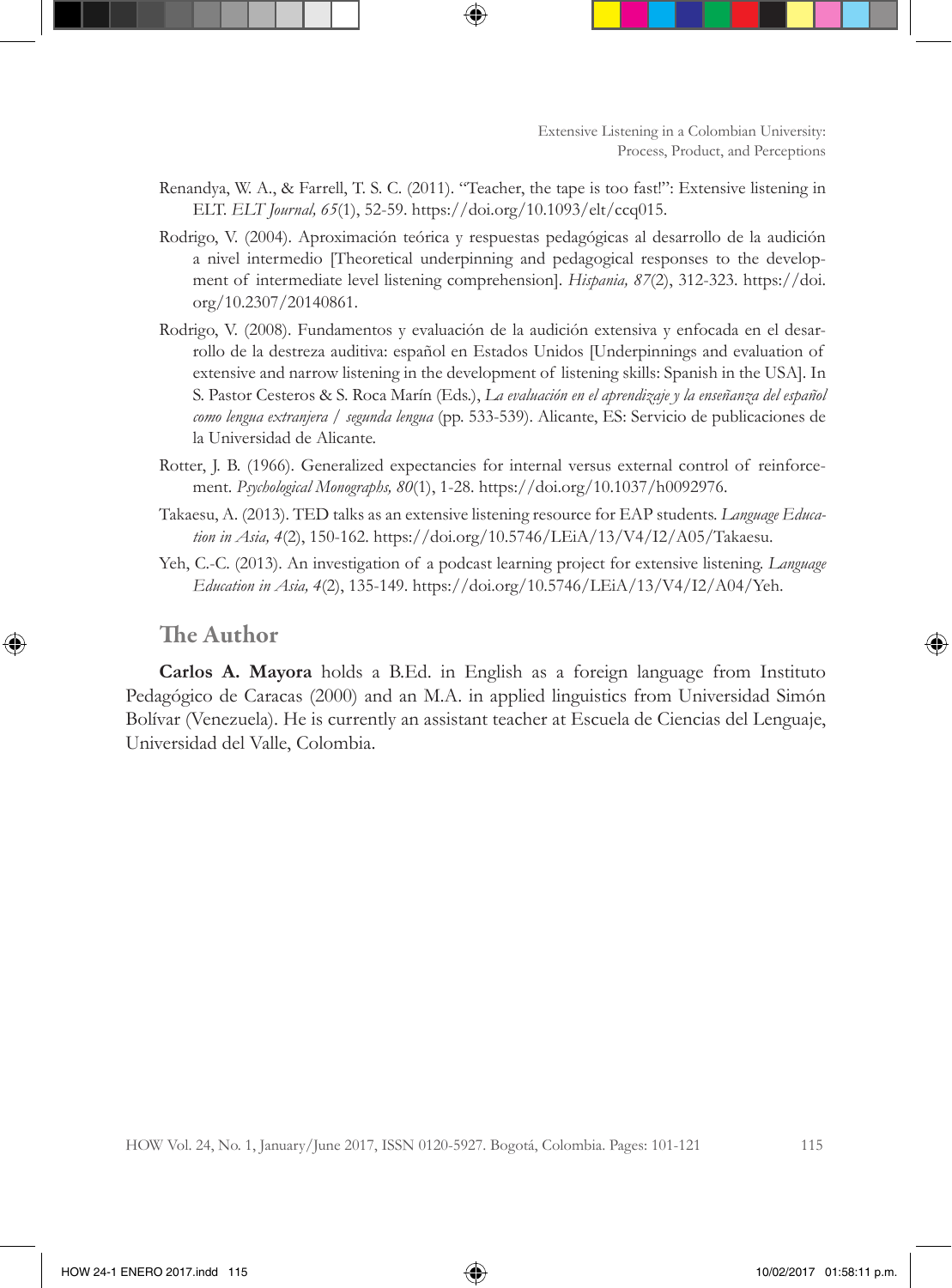### Appendix 1: Extensive Listening Worksheet

Watch a news report on the web and after watching it please complete the following worksheet with the required information.

| Full name:    | . Student ID: |  |
|---------------|---------------|--|
| Class number: |               |  |

### **About the video**

1. Please complete the following general information about the video.

| <b>The State</b> | ----<br>_<br>. . |  |
|------------------|------------------|--|
|                  |                  |  |

2. Category (choose one or use the "other" space if necessary):

Sports

Breaking news

Science and tech

World news

Entertainment

Other:

3. Which rhetoric function do you think is dominant in the text? (choose one or use the "other" space if necessary):

Description/definition

Comparison and contrast

Process

Chronological order

Argument

Other: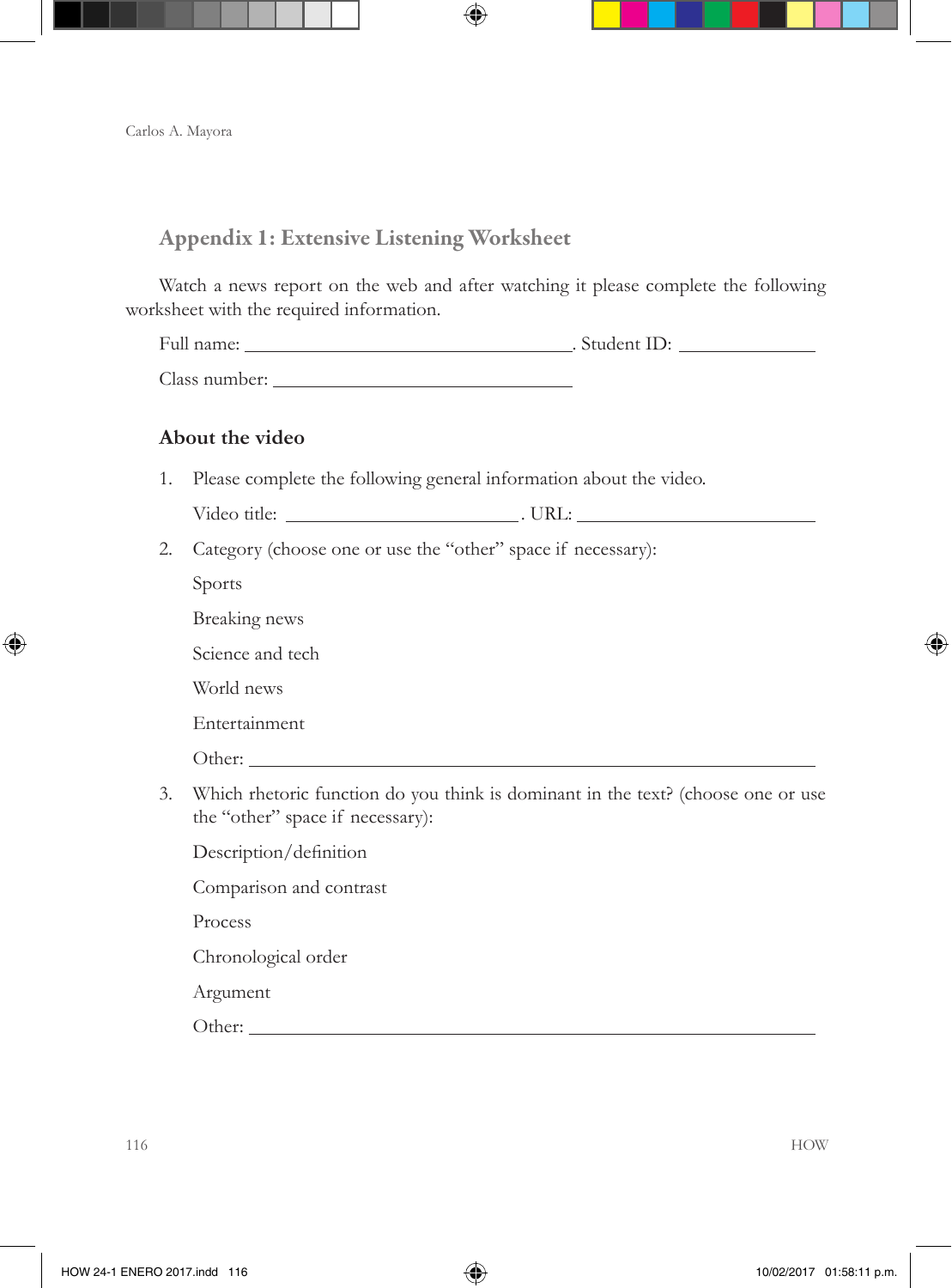### **Listening for specific information**

4. Complete the following chart with information from the video. If one of the questions is not answered in the video write N/A.

| Where?                                                                                            |  |
|---------------------------------------------------------------------------------------------------|--|
| When?                                                                                             |  |
| Who?                                                                                              |  |
| What?                                                                                             |  |
| Why?                                                                                              |  |
| Write two or three additional details or pieces<br>of information from the report (very briefly). |  |

### **Your experience**

5. Now rate your experience working with the video.

| In my opinion,<br>this video was | Extremely difficult to understand |  |
|----------------------------------|-----------------------------------|--|
|                                  |                                   |  |
|                                  |                                   |  |
|                                  |                                   |  |
|                                  | Extremely easy to understand      |  |

|                                                         | Once               |
|---------------------------------------------------------|--------------------|
|                                                         | Twice              |
| To complete this worksheet, I<br>had to watch the video | Three times        |
|                                                         | Four times         |
|                                                         | Five or more times |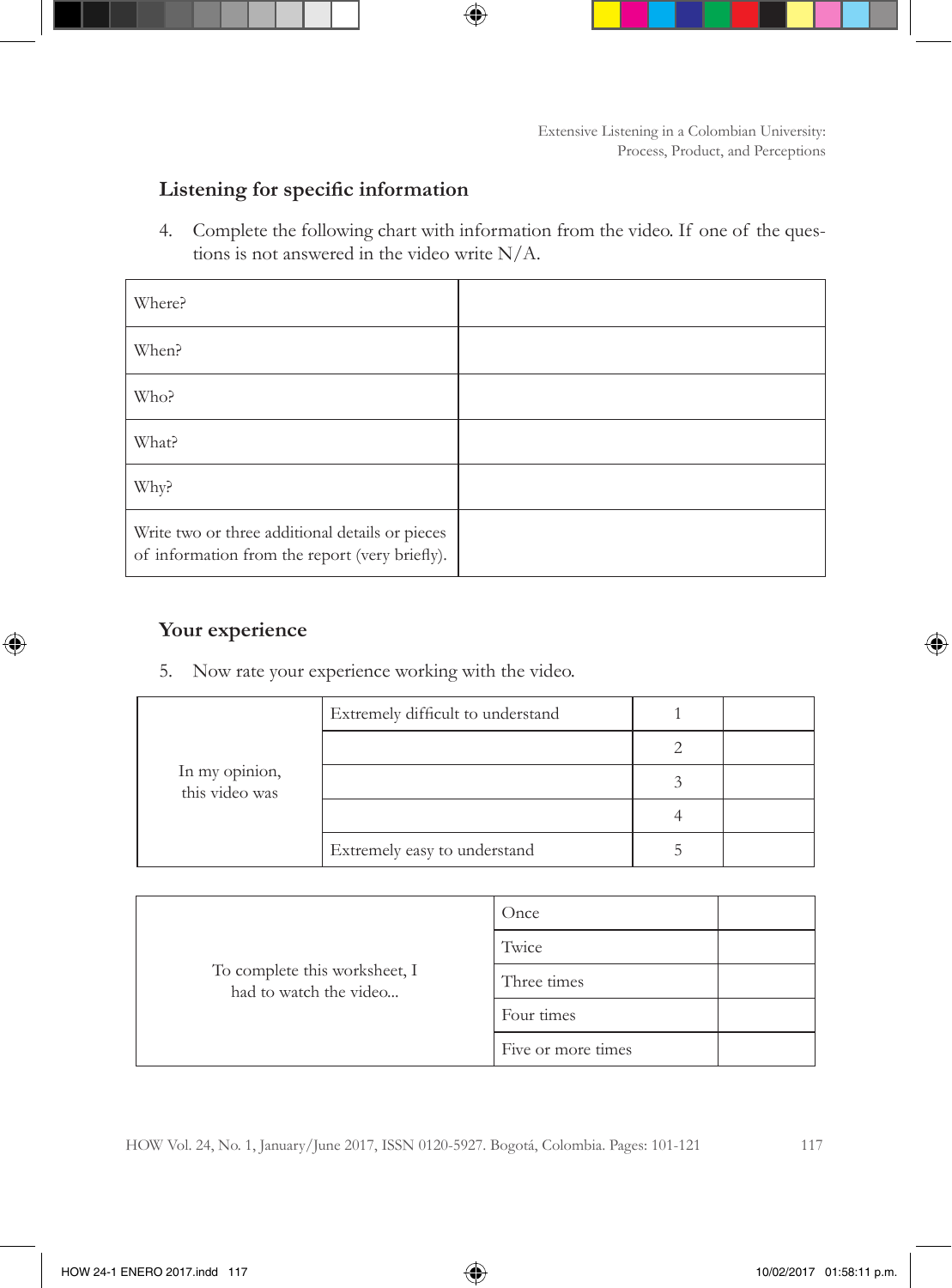| I think my comprehension<br>of the video was | Poor      |  |
|----------------------------------------------|-----------|--|
|                                              |           |  |
|                                              |           |  |
|                                              |           |  |
|                                              | Excellent |  |

| I would recommend my<br>classmates watch this video. | I would not recommend it      |  |
|------------------------------------------------------|-------------------------------|--|
|                                                      |                               |  |
|                                                      |                               |  |
|                                                      |                               |  |
|                                                      | I would strongly recommend it |  |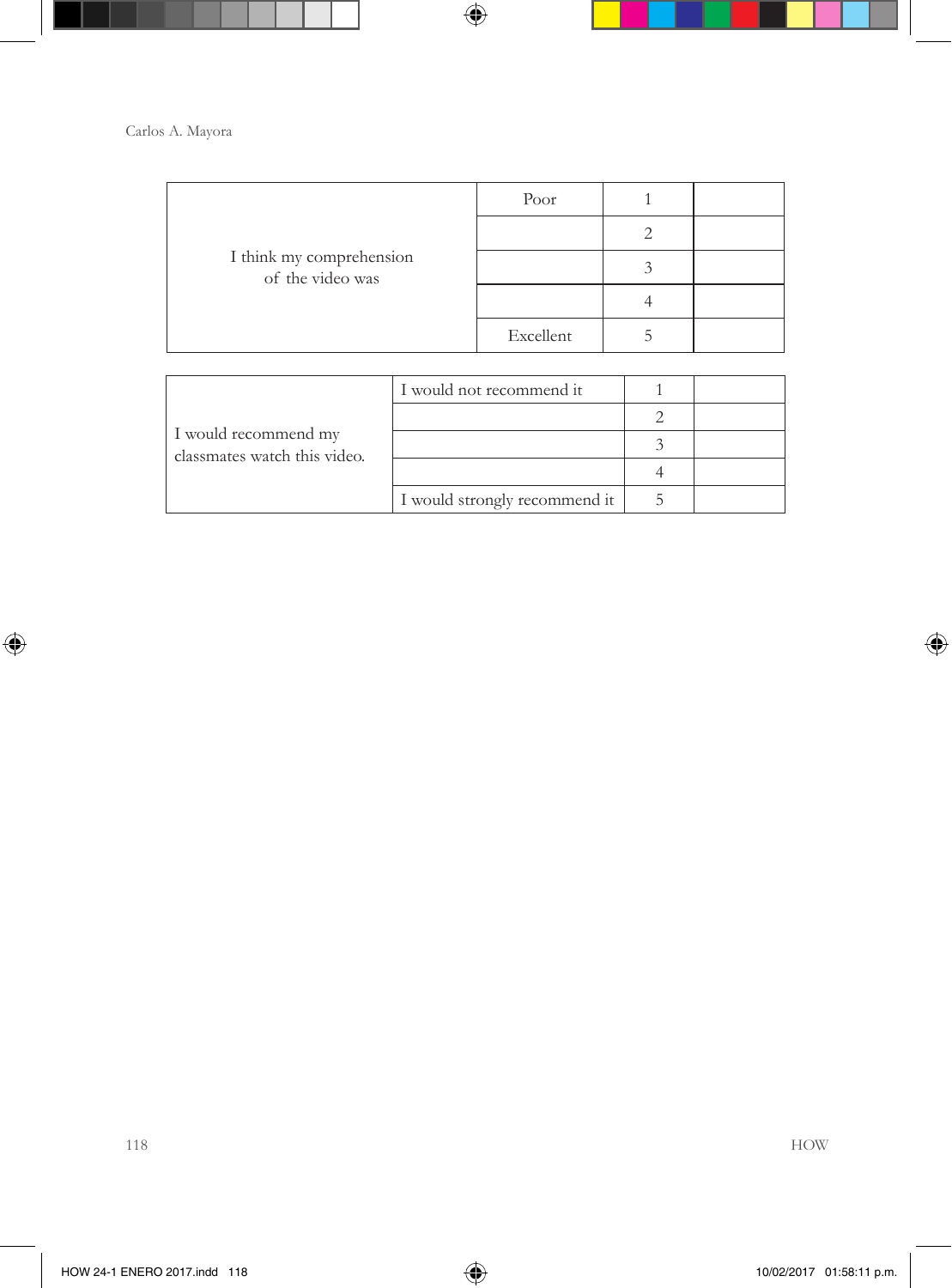| Parametres | Descriptor                                                                                                                                                                                                                                                                                                         | Score          |
|------------|--------------------------------------------------------------------------------------------------------------------------------------------------------------------------------------------------------------------------------------------------------------------------------------------------------------------|----------------|
|            | The student completed between  EL worksheets                                                                                                                                                                                                                                                                       |                |
|            | $22 - 20$                                                                                                                                                                                                                                                                                                          | $\overline{3}$ |
|            | 19-17                                                                                                                                                                                                                                                                                                              | 2.5            |
|            | $16 - 14$                                                                                                                                                                                                                                                                                                          | 2              |
| Quantity   | $13 - 12$                                                                                                                                                                                                                                                                                                          | 1.75           |
|            | $12-9$                                                                                                                                                                                                                                                                                                             | 1.5            |
|            | $8-6$                                                                                                                                                                                                                                                                                                              | $\mathbf{1}$   |
|            | 5 or fewer                                                                                                                                                                                                                                                                                                         | 0.5            |
| Quality    | All submitted worksheets show completeness,<br>propositional accuracy, and student's effort and dedication<br>(for example, by writing three additional details and by<br>being consistent with the information in the video).                                                                                     | 2              |
|            | Most submitted worksheets display completeness,<br>propositional accuracy, and student's effort and<br>dedication (i.e., some of the information provided<br>by the student in the worksheet is not consistent<br>with the information in the video, student seldom<br>provided more than two additional details). | 1.5            |
|            | Most submitted worksheets evidence lack of<br>concentration, effort, and dedication (some answers are<br>not consistent with the information from the original,<br>only one additional detail provided in most worksheets).                                                                                        | 1              |
|            | All submitted worksheets evidence lack of concentration,<br>effort, and dedication (answers are not consistent<br>with the information from the original, only one<br>additional detail provided per worksheet).                                                                                                   | 0.5            |

# Appendix 2: The Extensive Listening Scoring Rubric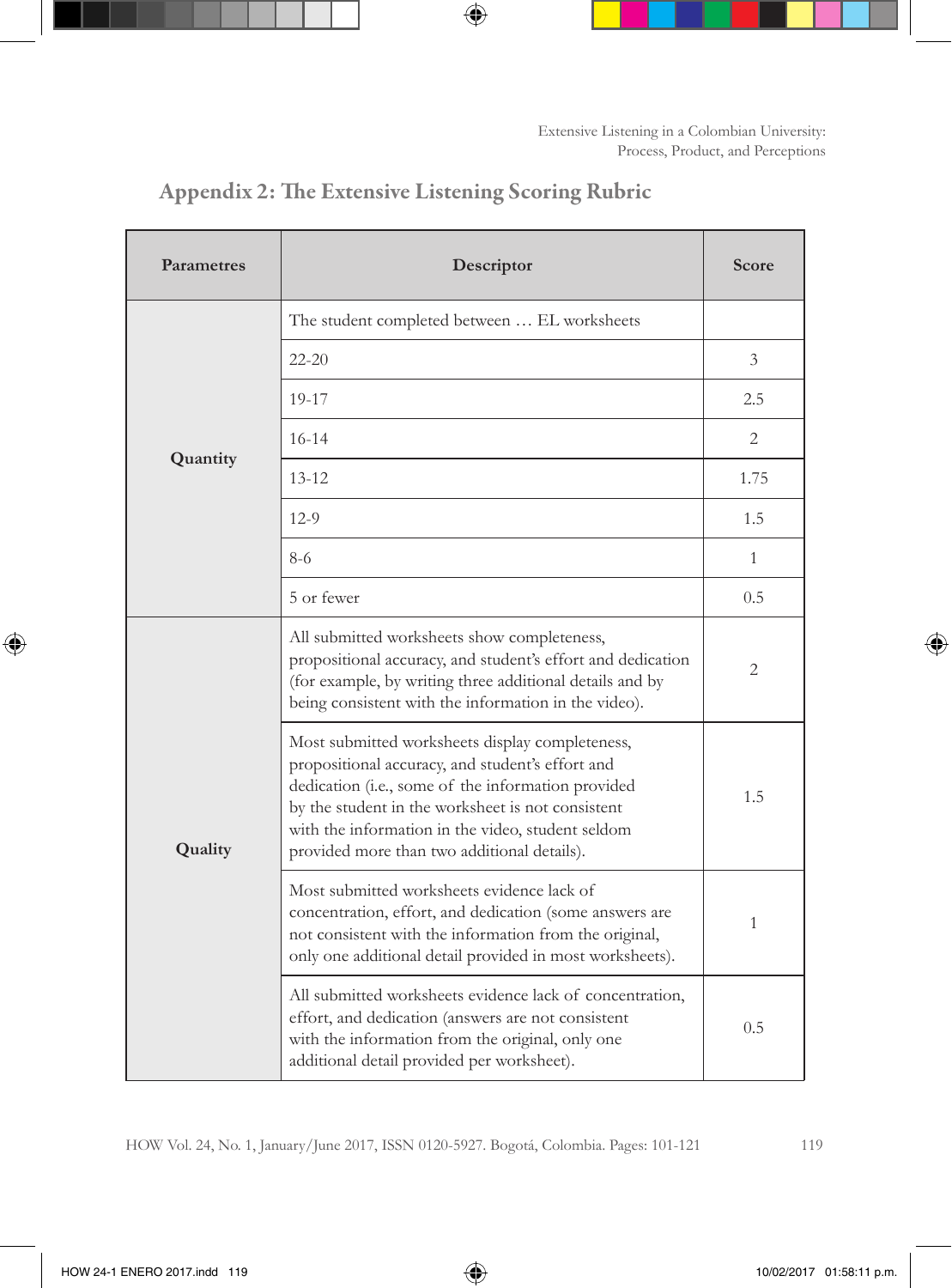# Appendix 3: Sample List of Some of the Videos Selected by Students

| Title                                                           | <b>URL</b>                                                                                         | min.           | sec. |
|-----------------------------------------------------------------|----------------------------------------------------------------------------------------------------|----------------|------|
| Millions witness solar eclipse across<br>UK and northern Europe | http://www.bbc.com/news/<br>science-environment-31980846                                           | 2              | 32   |
| Tunisia museum attack: President<br>to address the nation       | http://www.bbc.com/news/<br>world-africa-31981482                                                  | 2              | 5    |
| Pakistan frees Mumbai attack<br>"mastermind" on bail            | http://www.bbc.com/news/<br>world-asia-32252785                                                    | 2              | 10   |
| Garissa attack: Kenya government<br>tries to restore confidence | http://www.bbc.com/news/<br>world-africa-32229215                                                  | 2              | 25   |
| How important is removal of<br>Cuba from US terror list?        | http://www.bbc.com/news/<br>world-latin-america-32245532                                           | $\overline{2}$ | 10   |
| North Korean kids taught<br>devotion to the supreme leader      | http://edition.cnn.com/videos/<br>world/2015/05/08/pkg-ripley-<br>north-korea-schools.cnn          | 2              | 36   |
| Computer AI to surpass humans<br>in less than 100 years         | https://www.youtube.com/<br>watch?v=YRT2oSVLzoI                                                    | 1              | 16   |
| Transgender at 11: "I Want Boobs!"                              | https://www.youtube.com/<br>watch?v=VH4kbybo60Y                                                    | 5              | 28   |
| The hug that helped change medicine                             | https://www.youtube.com/<br>watch?v=0YwT_Gx49os                                                    | $\overline{4}$ | 38   |
| America's new poor fending<br>for food stamps                   | https://www.youtube.com/<br>watch?v=msrfIuvs16g                                                    | $\overline{4}$ | 50   |
| Why some foods can cause<br>a drug-like addiction               | http://www.cbsnews.com/<br>videos/why-some-foods-can-<br>cause-a-drug-like-addiction-2/            | $\overline{4}$ | 50   |
| The girl fighting to stop child<br>marriage in Pakistan         | http://www.bbc.com/news/<br>world-asia-32776484                                                    | 2              | 39   |
| Juan Valdez: The face of<br>Colombia's most famous brand        | http://www.bbc.com/news/32612555                                                                   | 2              | 19   |
| Sniper: "Numbness comes"<br>when you kill somebody              | http://www.bbc.co.uk/<br>programmes/p02rws7r                                                       | 4              | 42   |
| September 11th seen from space                                  | https://www.youtube.com/watch?v=Q<br>4yJsWLph0&list=PLBKfErliSueO_2-<br>zR1ziHo4WMLpWgu7aP&index=4 | 3              | 59   |